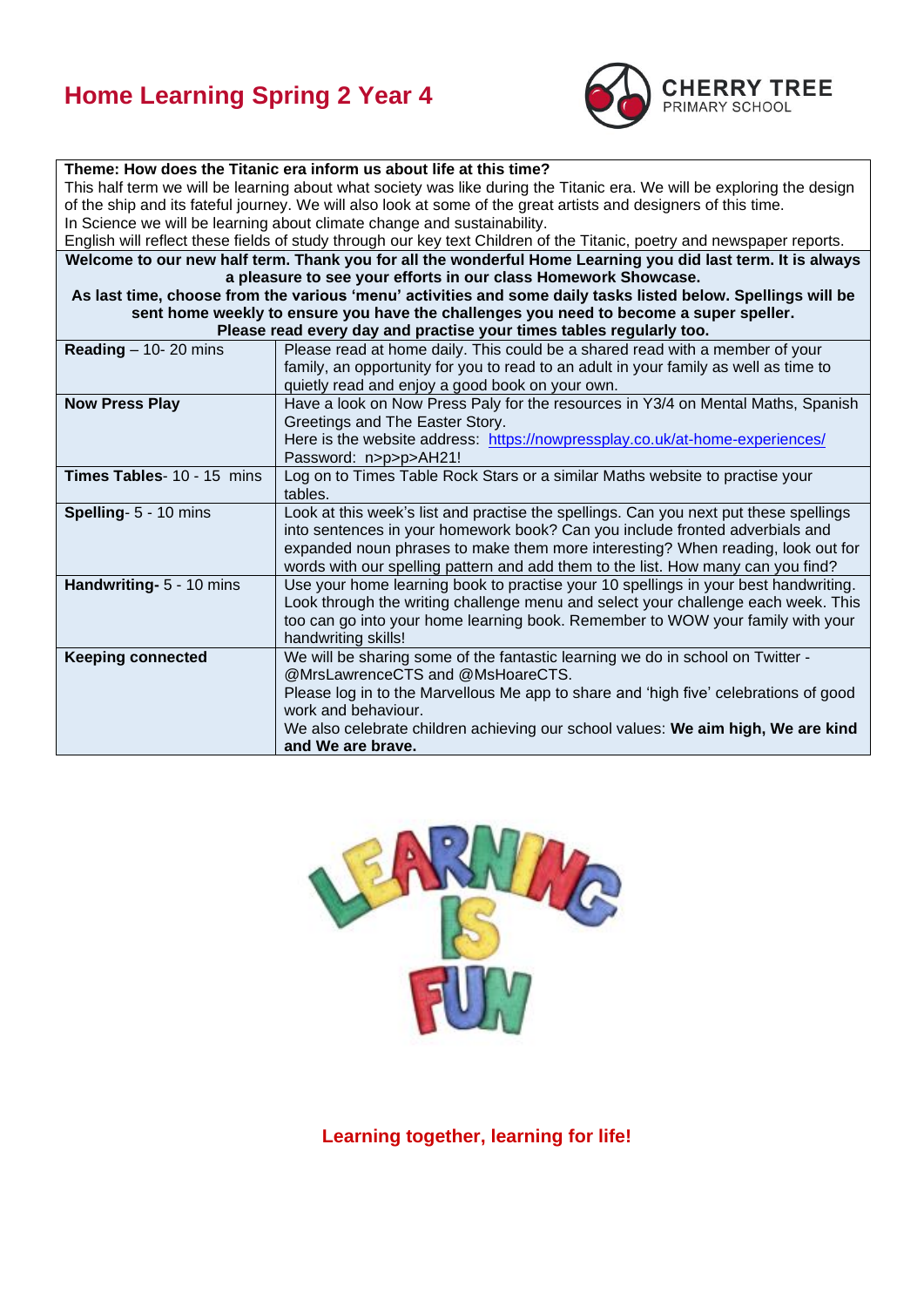## **Home Learning Spring 2 Year 4**



## **Theme Menu Year 4**



| Choose your writing activites to complete in your Homework Book.<br>Bring back to school by Wednesday 30 <sup>th</sup> March ready to share with the class $\circledcirc$ .                  |                                                                                                                                                                                                                                                                                        |                                                                                                                                        |  |  |
|----------------------------------------------------------------------------------------------------------------------------------------------------------------------------------------------|----------------------------------------------------------------------------------------------------------------------------------------------------------------------------------------------------------------------------------------------------------------------------------------|----------------------------------------------------------------------------------------------------------------------------------------|--|--|
| <b>BRITISH<br/>SCIENCE</b><br>The theme for this year's British<br>Science Week (11-20 March) is<br>Growth.<br>Design a poster showing as many<br>different aspects of growth as you<br>can. | In spring, flowers and leaves<br>suddenly burst open, often in vibrant<br>colours. This type of quick and<br>unexpected movement is reflected in<br>many expressions or idioms e.g.<br>spring into action.<br>See how many you<br>can find and write<br>IDI<br><b>MS</b><br>them down. | Write a list of 10 essential items<br>that you would pack if you were<br>going on Titanic.                                             |  |  |
| Go on a Spring walk and do some<br>nature journaling to record your<br>findings.                                                                                                             | Our Jigsaw theme is Healthy Me.<br>Write a recipe for a healthy snack.<br>Follow the recipe and make your<br>snack with an adult at home.<br>Bring in photos of your tasty snack to<br>share with the class.                                                                           | Write a letter to the Mayor of<br>Watford about all the things we do<br>at Cherry Tree to be a sustainable<br>and eco-friendly school. |  |  |
| Create a fact file on an unusual sea<br>creature or create your own!<br>Descibe its features, diet and<br>environment.                                                                       | Write a poem about Spring. It could<br>be an acrostic poem, a free verse<br>poem or even a cinquain!                                                                                                                                                                                   | Create a comic style story board<br>showing a scene with the<br>passengers on the ship.                                                |  |  |